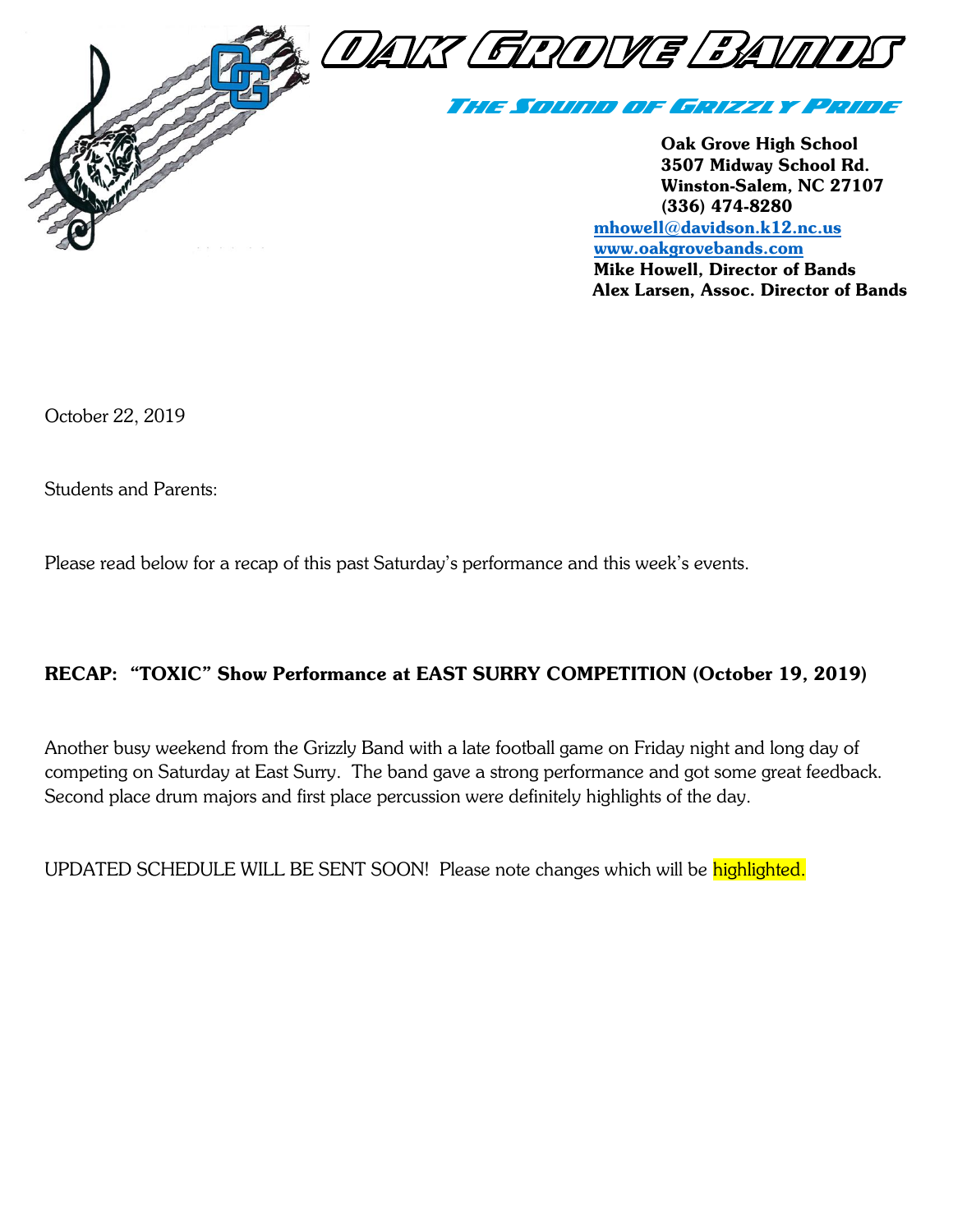EVENT #1: HOME Football Game against LEDFORD HIGH SCHOOL

 $*8<sup>th</sup>$  Grade Band Night! (We will have members of the  $8<sup>th</sup>$  grade playing with us!) DATE: Friday, October 25, 2019 TIMES: 3:30 - until DRESS: FULL UNIFORM (BLUE "Grizzly Band" shirts) NEED TO BRING WITH: Dinner\*/snack and money for concessions NO BLANKETS!!

\* Students should bring something to eat (or have brought to them around 5pm). We will have our "break" then. We have water bottles and a few snacks but it would be a good idea for them to bring something to eat. Band Boosters may also have pizza available (2 slices for \$1). Students will also be able to visit our visitor's concession stand but that will be during  $3<sup>rd</sup>$  Quarter (after 8pm).

### ITINERARY

- 3:30pm Students begin practice session
- 5:00pm Break
- 5:30pm Resume practice session
- 7:20pm Perform National Anthem along with Ledford Band and our  $8<sup>th</sup>$  grade\*
- 7:30pm Kickoff
- HALFTIME: Perform "TOXIC"
- $@9:30$ pm Game Ends\*